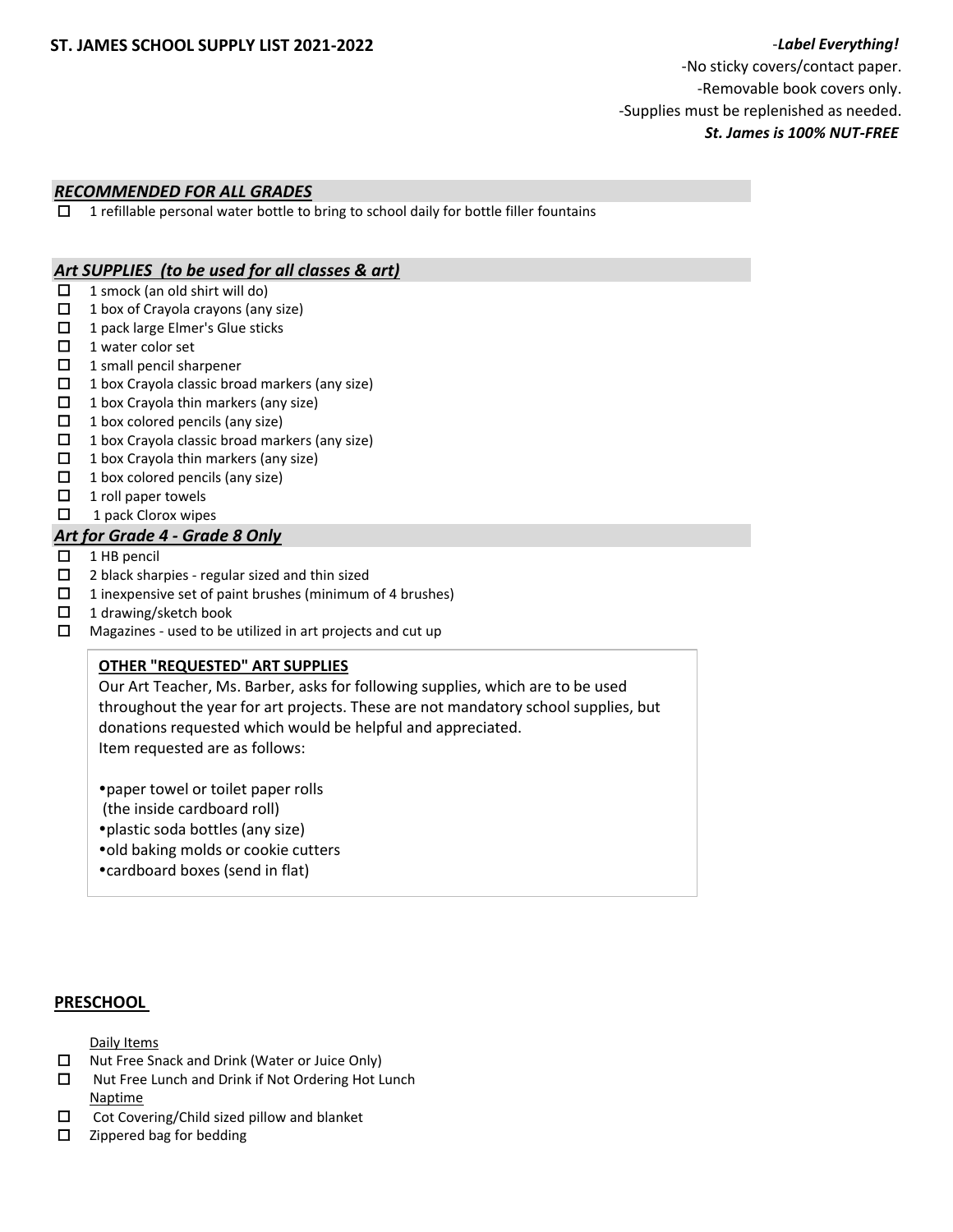-No sticky covers/contact paper. -Removable book covers only. -Supplies must be replenished as needed. *St. James is 100% NUT-FREE* 

## **KINDERGARTEN**

- $\Box$  10 sharpened pencils any design
- $\Box$  3 two-pocket folders any design
- □ 8 Elmer's Glue sticks
- 1 box Crayola Classic (thick) Washable Markers (10 Count)
- $\Box$  1 box Crayola Classic (thin) Washable Markers (10 Count)
- $\Box$  1 box Crayola crayons (24 count)
- $\Box$  1 box Crayola crayons 8 count)
- $\Box$  1 hard pencil case
- $\Box$  1 child scissors
- $\Box$  1 small pencil sharpener
- □ 2 large pink pencil erasers
- $\Box$  1 lunch box (reasonably sized with child's name on it)
- $\Box$  1 large backpack (no wheels, labeled with child's name)
- □ 2 cans of play-do
- $\Box$  1 binder (1 inch)
- $\Box$  headphones (not ear buds)
- $\square$  Please provide the following to will be shared by the class (need not be labeled):
- $\Box$  2 tubs of baby wipes
- $\Box$  1 box/bag straws
- $\Box$  3 rolls of paper towels (any brand)
- $\Box$  3 large boxes of tissues
- $\Box$  1 box Band-Aids
- $\Box$  1 box gallon Ziplocs bags
- $\Box$  1 box sandwich zip lock bags
- Art
- $\Box$  1 box Crayola broad markers (any size)
- $\Box$  1 box of Crayola crayons (any size)
- $\Box$  1 small pencil sharpener
- $\Box$  1 pack large Elmer's Glue sticks
- $\Box$  1 water color set
- $\Box$  1 roll paper towels 1 pack Clorox wipes

# **GRADE 1**

- $\Box$  1 traditional book bag (NO WHEELS)
- $\Box$  1 water bottle
- $\Box$  10 sharpened #2 pencils
- $\square$  2 large pink erasers
- $\Box$  1 sturdy double pocket folder
- $\Box$  1 box of Crayola CLASSIC broad line markers
- $\Box$  1 box of thin Crayola CLASSIC markers
- $\Box$  1 boxes of Crayola crayons (NOT bigger than 24 crayons)
- $\Box$  1 large hard pencil case (to hold materials in desk)
- $\Box$  1 Crayola watercolor paint set
- $\square$  2 large Crayola glue sticks
- $\Box$  1 Friskers child scissors
- $\Box$  2 large boxes of tissues
- $\Box$  1 large tub of Clorox type surface wipes
- $\Box$  personal hand sanitizer
- $\Box$  1 large tubs of Wet Ones type skin wipe
- $\Box$  2 large rolls of paper towels
- $\Box$  1 box gallon zip lock bags
- $\Box$  1 box quart zip lock bags
- $\Box$  1 box of band aides
- $\Box$  1 set headphone (not earbuds) for use with Ipads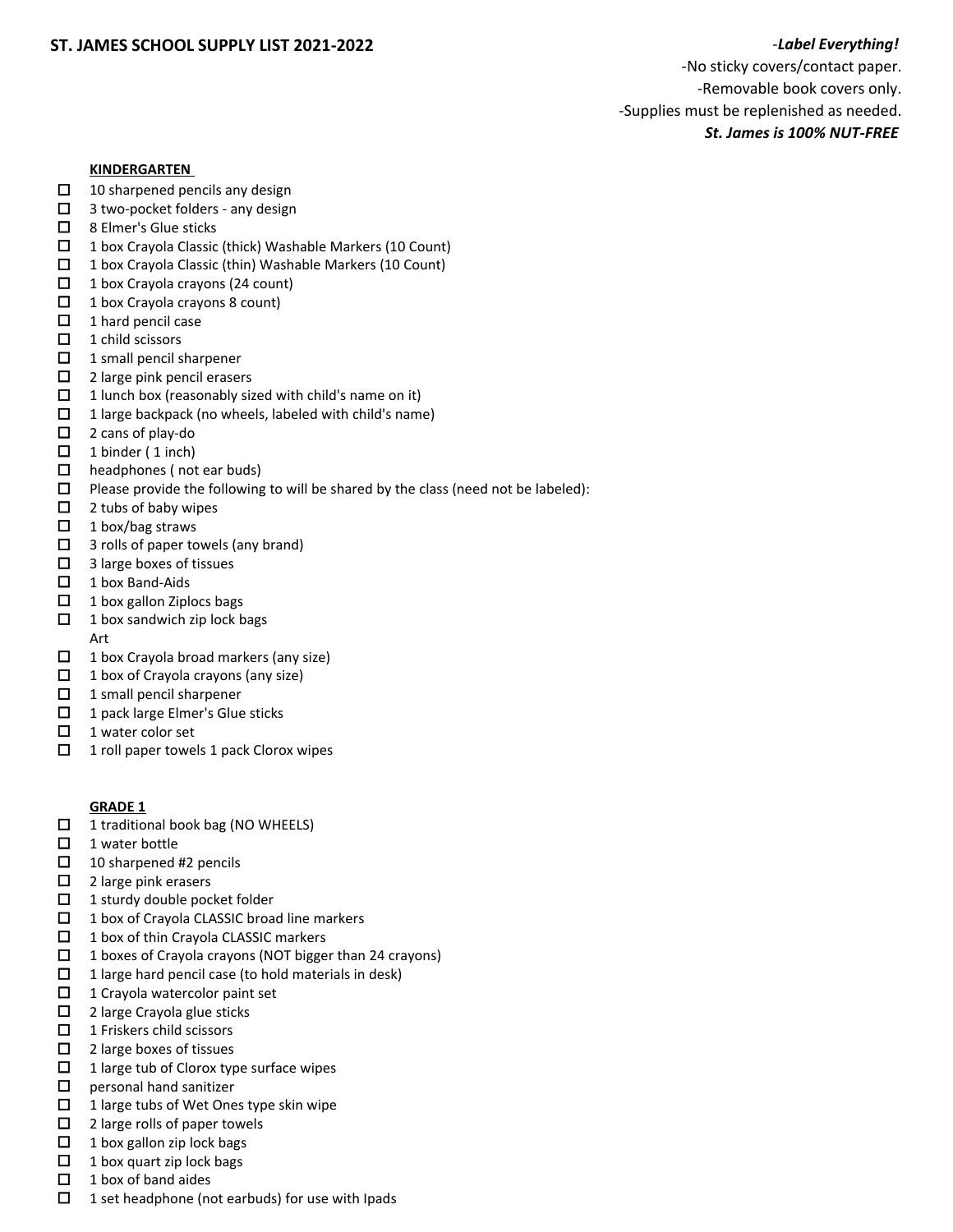-No sticky covers/contact paper. -Removable book covers only. -Supplies must be replenished as needed. *St. James is 100% NUT-FREE* 

## **GRADE 2**

- $\Box$  1 book bag
- $\Box$  1 refillable water bottle (needed every day)
- $\Box$  1 set headphone (not earbuds)
- $\Box$  2 boxes of tissues
- **1 hard pencil case (to hold supplies in desk)**
- $\Box$  10 sharpened pencils with eraser
- $\Box$  1 or 2 pencil erasers
- $\Box$  1 box large sized Crayola markers
- $\Box$  1 box thin Crayola markers
- $\Box$  1 box Crayola crayons
- $\Box$  2 large glue sticks
- $\Box$  1 pair of scissors
- $\Box$  2 large tubs of surface wipes, Clorox type
- $\Box$  2 large tubs of hand wipes, Wet Ones type
- $\Box$  1 addition flash card set
- $\Box$  1 subtraction flash card set
- $\Box$  1 box gallon zip lock bags
- $\Box$  1 box quart zip lock bags
- $\Box$  1 box bandages/Band-Aids
- □ 1 watercolor set CRAYOLA please! NO PENS OR BINDERS Additional Supplies may be requested or replenished as needed

# **GRADE 3**

- $\Box$  1 book bag (label with name)
- $\Box$  1 small pair of scissors (label with name)
- $\Box$  1 pencil case
- $\Box$  24 pencils, #2 with eraser (no designs)
- $\Box$  1 composition notebook
- $\Box$  1 yellow 1-subject notebook
- $\Box$  1 any color 1-subject notebook
- $\Box$  1 bottle of Elmer's Glue
- Multiplication & Division Flash Cards (home use only)
- $\Box$  1 subject spiral notebook
- $\Box$  1 large box of tissues (275-count)
- $\Box$  2 packets of antibacterial hand wipes
- $\Box$  1 roll of paper towel
- $\Box$  2 containers of disinfectant wipes
- $\Box$  1 composition notebook for Spanish

*NO highlighters, loose-leaf binders, fancy erasers, pencil sharpeners or white-out*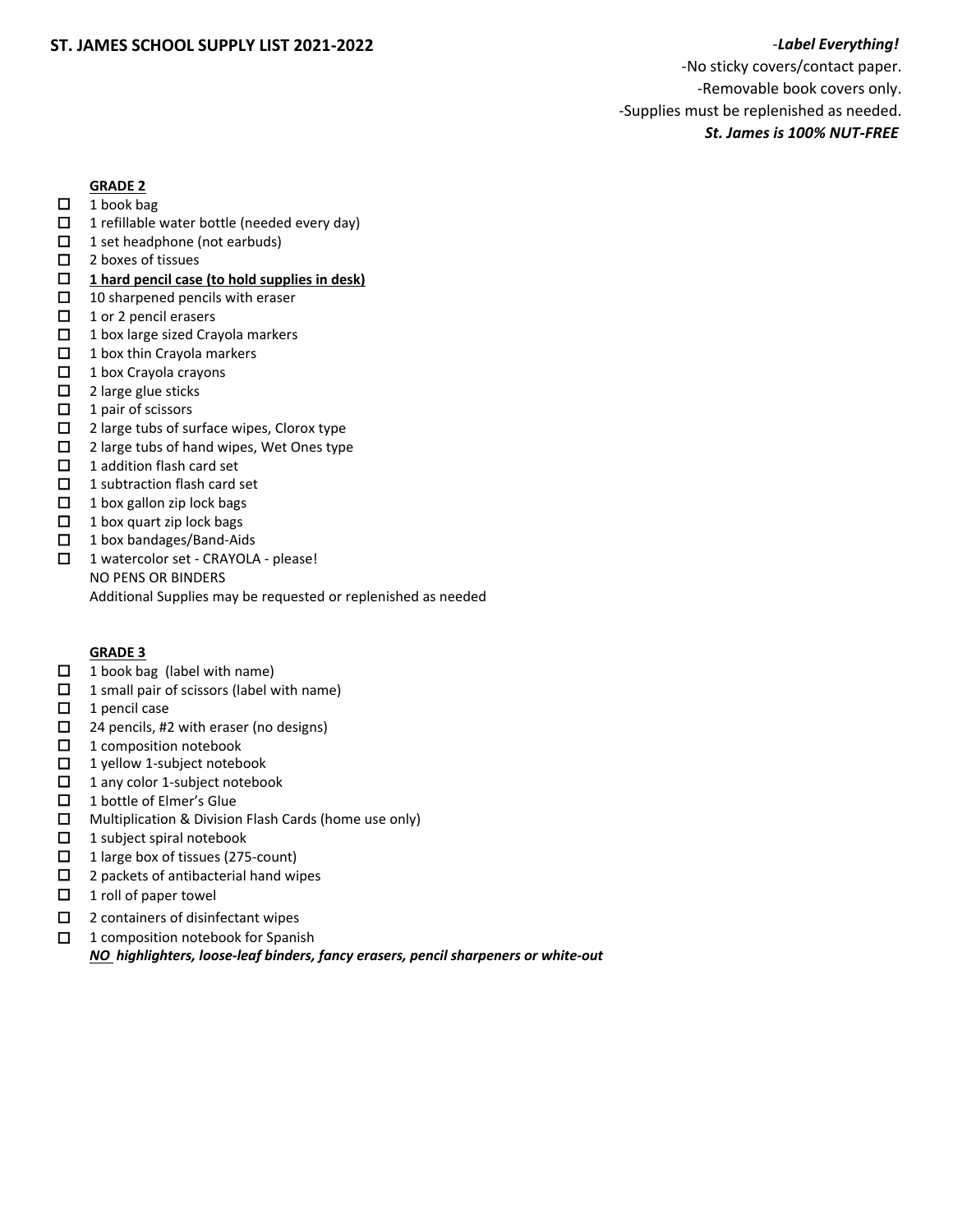# **ST. JAMES SCHOOL SUPPLY LIST 2021-2022** -*Label Everything!*

-No sticky covers/contact paper. -Removable book covers only. -Supplies must be replenished as needed. *St. James is 100% NUT-FREE* 

## **GRADE 4**

- $\Box$  1 book bag
- 1assignment pad
- □ 1 metric/standard wooden ruler (combined)
- $\Box$  2 nontoxic glue sticks
- $\Box$  1 bottle Elmer's glue
- $\Box$  4 pencils, #2 with eraser
- $\Box$  1 soft pencil case w/zipper
- $\Box$  2 paper folders
- $\Box$  1 pair of scissors
- $\Box$  4 erasable blue or black ink pens Pilot Frixion are the best!
- $\Box$  2 red ball point pens
- $\Box$  1 plastic storage box (14"by 8"X 5") shoebox size (NO LARGER)
- $\square$  5 spiral notebooks 70 page/single subject
- $\Box$  1 package of loose leaf paper
- Multiplication & Division Flash Cards (HOME USE ONLY)
- $\Box$  1 watercolor paint set
- $\Box$  1 color pencil set
- $\Box$  1 set Crayola thick markers
- $\Box$  1 set Crayola thin markers
- $\Box$  1 box Crayola crayons (16 count)
- $\Box$  1 roll scotch tape
- $\Box$  2 rolls of paper towel
- $\Box$  2 large boxes of tissues
- $\Box$  2 containers of disinfectant wipes

## **Grades 5**

- $\Box$  1 book bag
- $\Box$  1 assignment pad
- $\square$  package pens
- $\square$  package pre-sharpened pencils
- $\Box$  art supply box
- $\Box$  5 single subject notebooks
- $\Box$  1 five-subject notebook
- $\Box$  2 large boxes of tissues
- $\Box$  1 container of cleaning wipes
- $\Box$  1 roll of paper towel
- $\Box$  1 pencil case
- $\Box$  3 book sox covers
- $\Box$  1 box of Crayola crayons (any size)
- $\Box$  1 pack large Elmer's Glue sticks
- $\Box$  1 water color set
- $\Box$  1 small pencil sharpener
- $\Box$  1 box Crayola classic broad markers (any size)
- $\Box$  1 box Crayola thin markers (any size)
- $\Box$  1 box colored pencils (any size)
- $\Box$  1 pair of scissors

## **Spanish**

- $\Box$  1 % inch 3 ring binder/loose leaf paper(200)
- $\Box$  1 Spanish dictionary